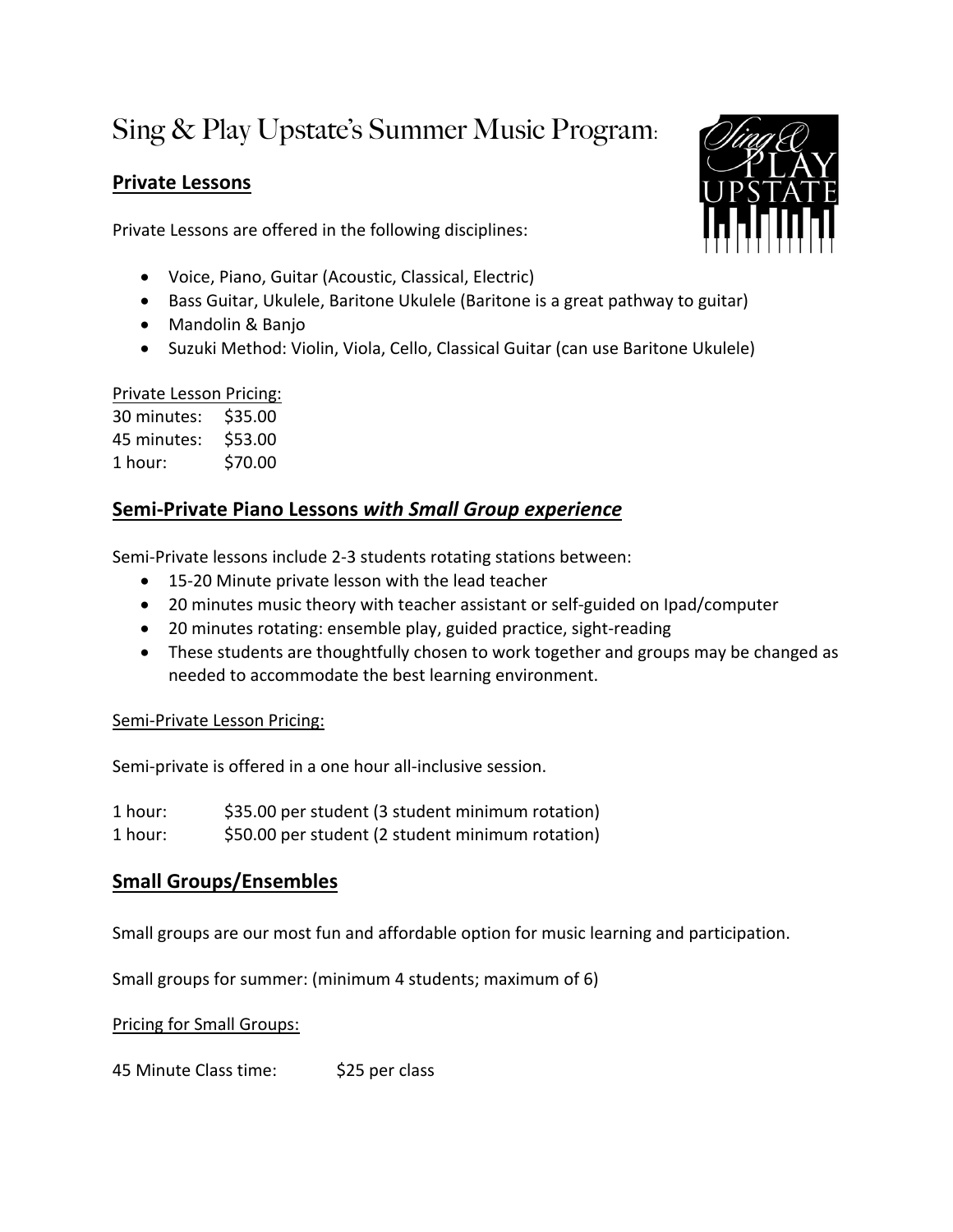## **Summer Small Groups & Ensembles offered:**

*(class times will be confirmed when a minimum of 4 students have registered))*

- Piano Class 1 for kids Fun piano class learning to read music and play with others
- Piano Class 1 for teens POP Piano School learning to play popular music
- Piano Class 1 for adults Nashville numbering system based for learning lead sheets
- Piano Class 2 for teens For teens who have previous piano experience
- Ukulele Class 1 for kids Fun ukulele class learning the VERY BASICS of the instrument
- Ukulele Class 2 for kids Fun ukulele class continuing note reading & strumming together
- Ukulele Class 2 for teens Fun ukulele class for note readers; strumming together in multiple genres; some playing melodies, others strumming along.
- Guitar Class 1 for kids- Beginner guitar method for the earliest beginner
- Guitar Class 1 for teens Beginner guitar method for teens with no guitar experience
- Voice Class for kids and teens (separate sessions) Warm up together & learn basic principles of singing (sight singing, ensemble singing, solo work)
- Voice Class for Teens Warm up together & study the basic principles of singing (sight singing, ensemble singing including harmony, solo work)
- Ready to Rock Class For older students who have been taking lessons with us. This class will be a fun collaborative effort to learn a new song on different instruments and "jam" together on country, pop and rock (popular music) tunes.

## • **Sing-A-Long** for late preschool and early elementary:

This is a fun filled 45 minutes of singing for our youngest singers! Singers will enjoy popular tunes from well-known publishers like Disney and learn folk tunes that have been enjoyed by cultures for hundreds of years. Our youngest music students will learn rhythms, use percussion instruments, and have a general yet memorable music experience. Students will learn about music from different cultures, how to identify instruments, appreciation for various genres, and the occasional karaoke solo break-out complete with video and microphones!

## *Important notes about group and semi-private lessons:*

Our space is designed to be fun yet is often limiting as we have one large room with no separation of space. Because of this, we ask that all students participating in groups or semi-private lessons be dropped off at the door and picked up. Please, no waiting parents or siblings. *(of course you may use the restroom if needed). Please* recognize that although your student may not mind your presence; another student may be distracted or intimidated by the presence of other adults or siblings.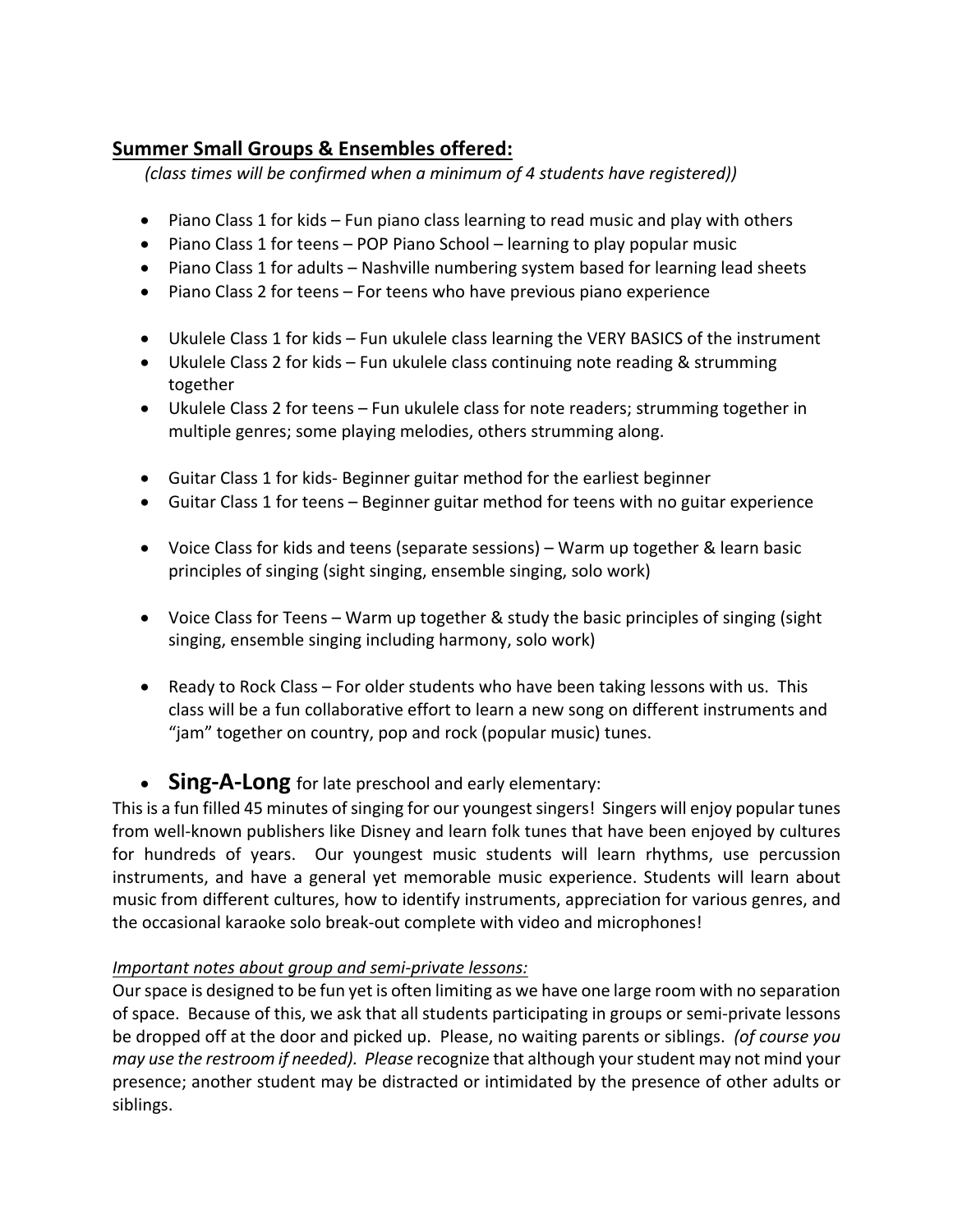## What makes Sing & Play Upstate different?

- Interest-led learning: Our studio strives to be student-led. Music should be an equal exchange enjoyed by everyone involved. We celebrate curiosity, enthusiasm, and imagination by allowing students to take an active role in the direction of their lessons. Students often decide what they get to play without necessarily determining what concepts are taught.
- Studio-paid membership to SPROUTBEAT: This is the best online music theory program available. Sproutbeat can be accessed from any device that has internet connection. It is best used with a laptop, desktop or tablet device. (Does not work well on a phone).
- Studio-paid member access to PIANO MAESTRO: This is one of the most engaging apps for all levels of piano and general keyboarding study. Unfortunately, this requires an iPad – if your student does not have access to an ipad at home; they will have use of ours during their semi-private and private lessons as well as occasional use in our class piano sessions.
- SUPERSONICS an extensive library of books and songs with online and printable learning tools for every level of piano. Students have access on any mobile or desktop device to digital music, books and play along features via multi-media. All access – paid for by Sing & Play.
- Snack Bar and Bottled waters. As educators and parents, we know that a hungry or thirsty student is not at their best learning potential. Many times, students come to us and have skipped a meal or have had a lack of hydration during the school day or busy sports and hobby schedules have left them tired and cranky! We provide bottled water and snacks to our students for a quick refreshment when needed.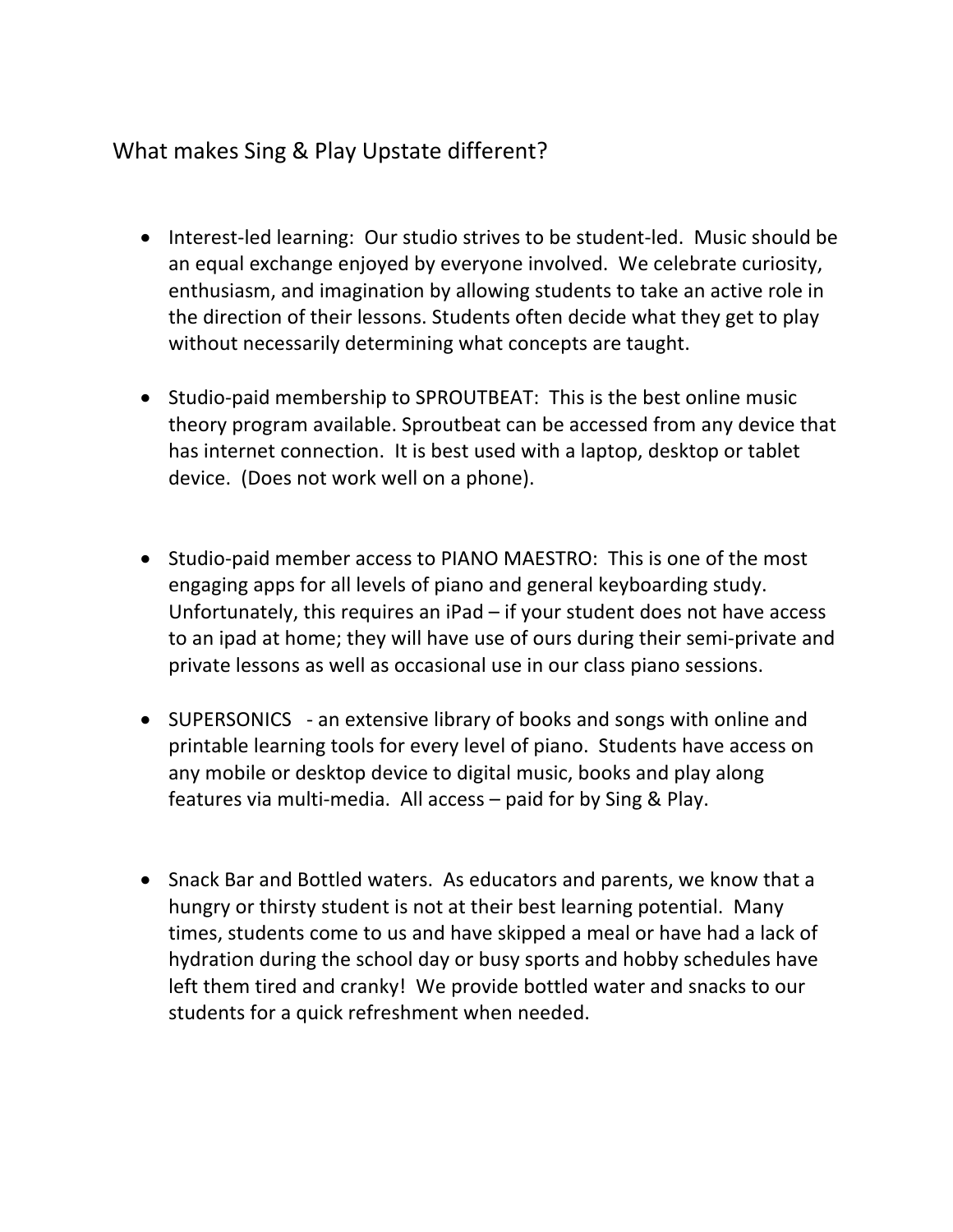- Access to our iPad with a paid membership to Simply Piano & Simply Guitar – a great app for playing along with popular songs – a self-guided tool for learning.
- Access to a wide variety of instruments on site for exploration
- Opportunities to work with other young musicians: Lifetime friendships have been cultivated by playing and singing together!
- Well educated teachers with a laid-back style: Our educators have a minimum of a bachelor's degree in music from various Colleges and Universities. Although we are all trained in a specific discipline, we have assembled a group with a variety of musical talents and experiences. The owner strives to offer all this excellence packaged in a laid-back and approachable style; thus, creating an atmosphere of making music for a lifetime of enjoyment.
- Team teaching: Classes and semi-private lessons often include two lead teachers or a lead teacher and a teaching assistant. Our hope is that this guidance will increase the enjoyment of the learning experience and tap into the wide variety of skills our teachers have to share.
- Digital Music Sheets: Parents are not charged for most of the digital music used in lessons or requested by students.
- Books: We have a retail license for Hal Leonard books. We offer books at discounted rates and have many method books on site for immediate purchase.
- Kala Ukuleles, Guitars and Accessories: We have a small retail assortment for Kala products. Students may receive discounts and use our instruments while deciding on what instrument is best for purchase.
- Location: Our location is convenient to most of the Anderson area. Our storefront and parking allow easy drop off and pick up for our busy parents.
- Opportunities to share: We help our students who wish to perform find avenues to share their talents. Whether it's prepping for music in a religious setting, competition readiness, or providing performance opportunities – our students regularly perform in our community.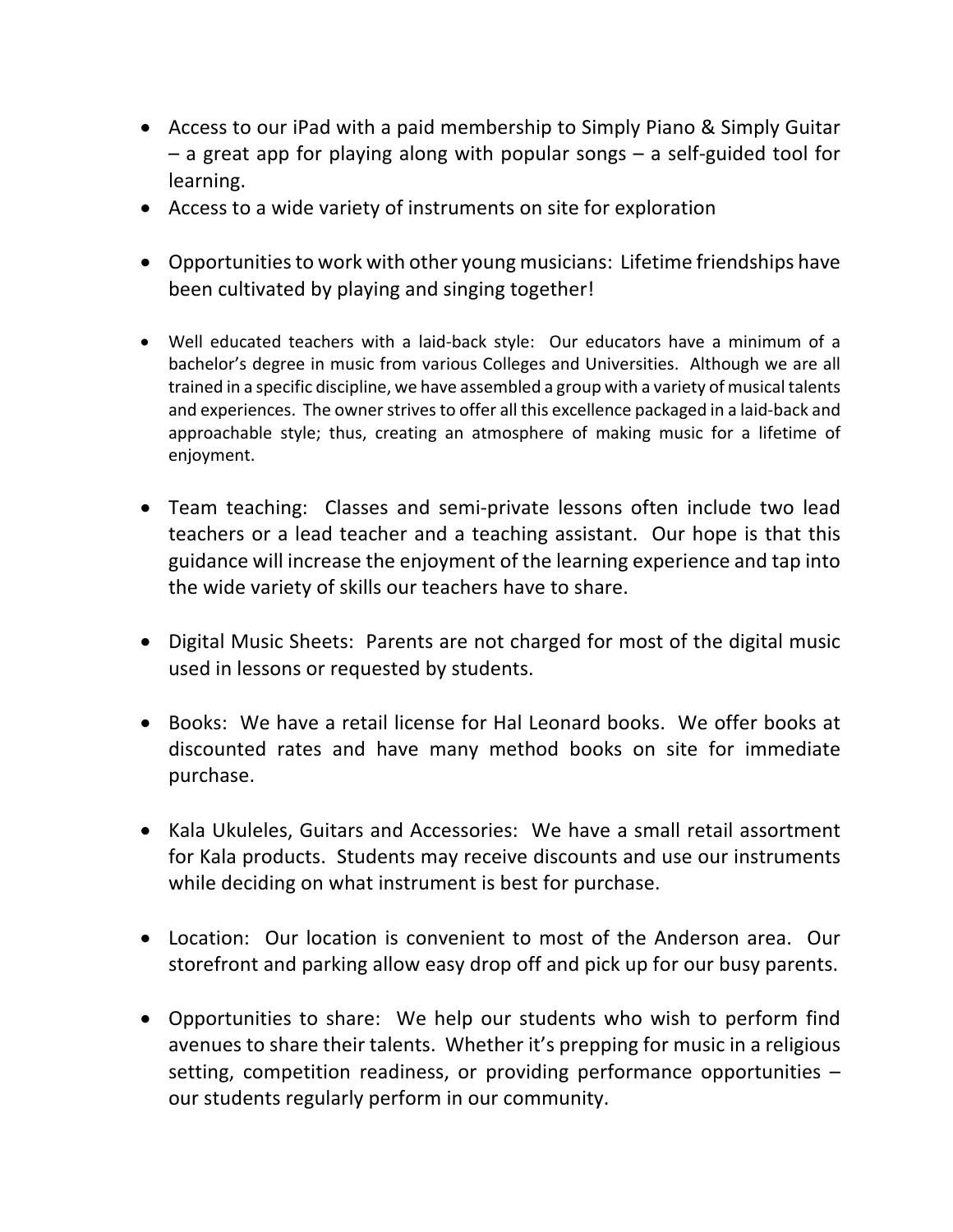## **Sing & Play Community Guidelines:**

*Please help us continue to offer the best possible lesson experience!*

## **PAYMENTS:**

Lessons are booked without contracts or extended obligation. We love that we are different in this aspect as most studios require lots of fees, make up lesson requirements and per month or semester payments. We embrace flexibility! In exchange for this flexibility, we ask:

Lessons are requested to be paid the day of the lesson. We use Square Appointments. This system is transactional. The system has the ability to invoice in the occasional event that an invoice is necessary; however, it is not designed for a revolving balance. Please honor our request to have a card on file, Venmo, Cash or Check the day of the lesson. If you have not taken care of the lesson the day of; you will receive an invoice after 9 PM that day.

We want to be mindful of any financial crises. Please communicate any needs and we will do our best to find a way to serve your student.

#### **"No-Show" lessons:**

If you do not contact us about a lesson you confirmed; you will be expected to pay a \$15 charge before you can book another lesson or resume the next scheduled lesson. This will help the studio pay for a portion of the instructor's time.

#### **Sickness:**

Please stay home if the student is sick (runny nose, coughing, fever, or has had a stomach virus in the previous 48 hours). Please reschedule if you have COVID, Flu or the stomach virus in your home. We ask that you give us as much notice as possible, yet we understand sometimes sicknesses do not give us advance notice. Let's work together to keep everyone healthy!

#### **Entering and Exiting:**

Please arrive 3-5 minutes before your scheduled lesson or class. Students are expected to enter quietly, wash hands and be seated. Piano students may sit quietly at an electric keyboard and use headphones to begin work. Other students may quietly unpack and be ready for their lesson.

Please pick up your student on time unless we make prior arrangements.

For classes or semi-private lesson blocks we will no longer be able to accommodate guests. Our space is limited so please honor this as best you can. Again, restroom is available if needed.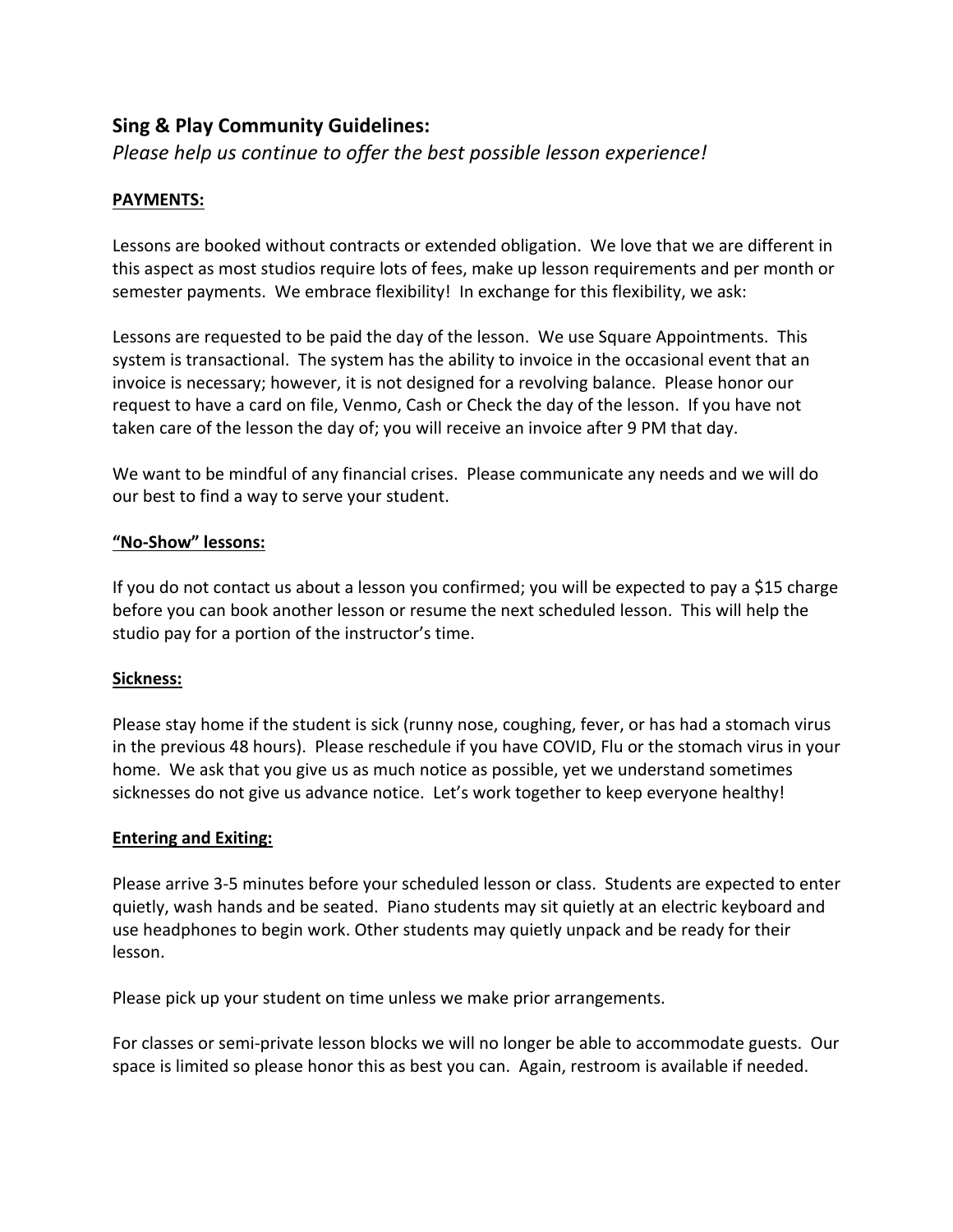For private lessons, families may come in and go to a predetermined area in the studio. Siblings under 10 who are not enrolled at Sing & Play need to be accompanied by ONE adult. We provide music themed activities and coloring sheets in the back area to help facilitate waiting siblings. Waiting siblings who are enrolled at Sing & Play will be expected to be practicing at a keyboard station, working on their music theory or quietly reading or doing homework in a designated area. If you have childcare needs during private lessons, please inquire and the studio may be able to accommodate your needs with one of our teaching assistants.

PLEASE do not invite other adults ESPECIALLY adults not affiliated with our studio. Yes. This happens and presents a safety issue for our students. Please, one adult per family as our space is small.

We want to be a welcoming community to school-aged children. Therefore, if you have visiting children on a day of a lesson and need us to do a group-themed activity please let us know a few hours in advance. We can usually accommodate and switch to a group activity. However, this needs to be pre-planned and approved by Heather Van Wieren. Cost for extra children not enrolled at our studio but who arrive and need attention will be \$10 per child per half hour in addition to your scheduled lesson charges.

Again, please be mindful that although your children may be comfortable with your presence, other children (or adult students) may not wish to share their music lessons with others. Let's work together so that everyone can have the best possible experience at our studio.

## **Teacher Consultations:**

We welcome the opportunity to receive your questions and feedback. Most days, lessons and classes are booked back-to-back. If you'd like more than a minute or two of conversation with your instructor; please have these conversations during YOUR scheduled lesson or simply request a phone meeting or follow up. We are here to serve you and we strive to be great communicators! However, it's not acceptable for teachers and parents to talk extensively into a waiting student's time. Heather Van Wieren's mobile is 864-940-3620. Please text any concerns or communication needs. She can receive texts but rarely receive phone calls as she gives the student in front of her the attention they deserve.

## **Housekeeping:**

A great rule of thumb for using any space is to "Leave it better than you find it". Please if you have refreshments, clean up. Trash or recycling bins are available. Clorox wipes and paper towels are in abundance – please feel free to use!

Please do not consume food at instrument stations! Only water bottles are permissible at instrument stations.

Candy or special treats need to be consumed as you leave and please dispose of wrappers.